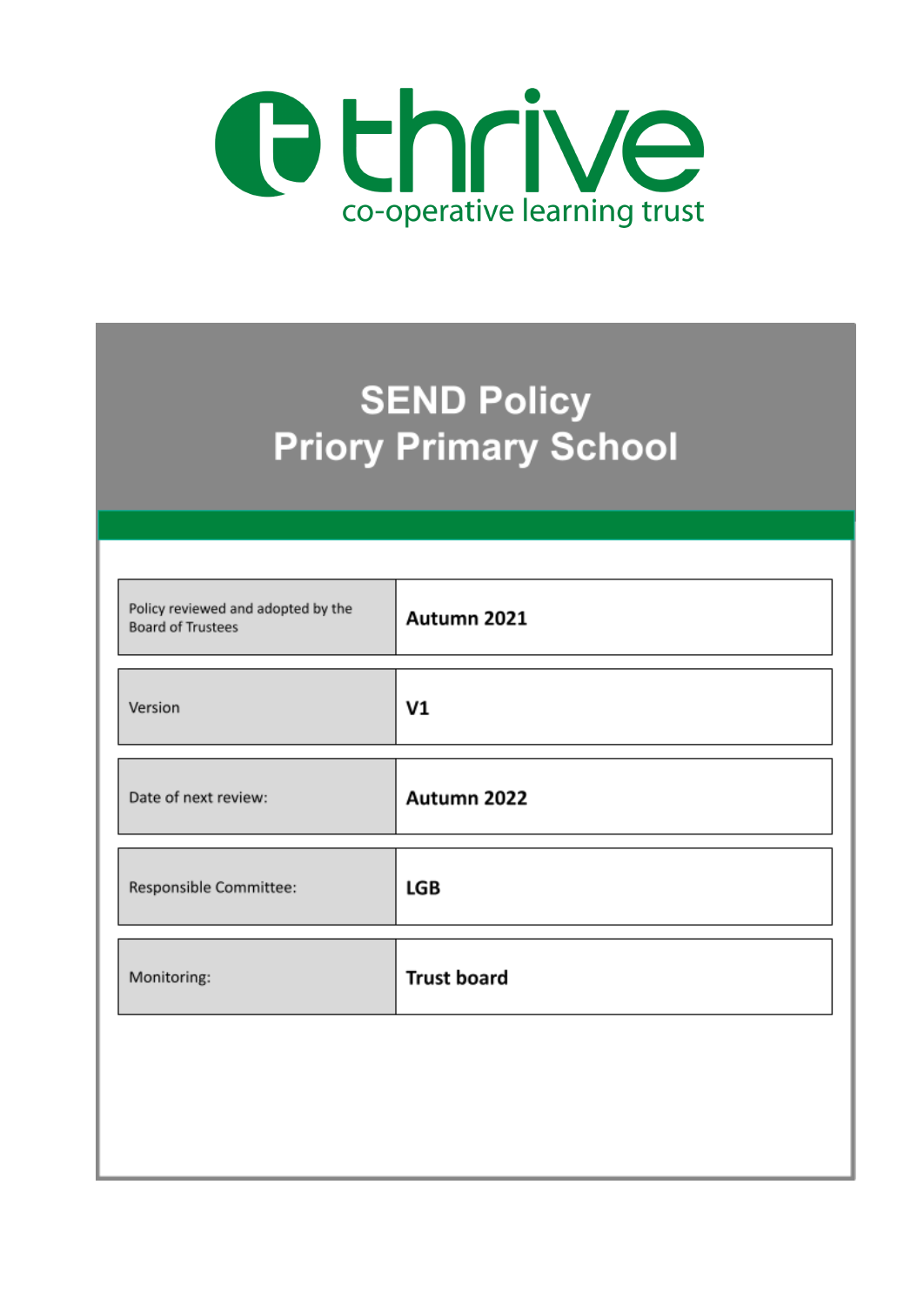# PRIORY PRIMARY SCHOOL

# Special Educational Needs (SEND) Policy

#### **Our Vision**

All our children are buzzing with excitement for learning; they enjoy the feeling of success, develop confidence, and become active and responsible citizens.

**Aims**

These aims are for our whole school community – children, staff, governors and families:

- To develop independent, enthusiastic and creative learners with skills for life
- To provide a welcoming, happy and safe environment, where learners are confident to take risks and can flourish
	- To deliver an authentic curriculum, which provides opportunities for challenge and aspiration, preparing children for the future
- To build a community based on mutual respect, where everyone takes responsibility for their own actions and behaviour choices
- To celebrate diversity and promote tolerance, developing learners as global citizens

#### **1 Introduction**

- 1.1 Priory Primary School aims to provide a safe, happy and secure environment where every child achieves their full potential. We aim for enthusiastic learners through providing a stimulating and challenging curriculum. Teamwork between all stakeholders – children, staff, parents, governors – is at the heart of the school and we celebrate both achievements and successes. Our consistent positive approach to learning and teaching engages children and promotes lifelong learning.
- 1.2 This school provides a broad and balanced curriculum for all children. The National Curriculum is our starting point for planning that meets the specific needs of individuals and groups of children. When planning, teachers set suitable learning challenges and respond to children's diverse learning needs. Some children have barriers to learning that mean they have special needs and require particular action by the school. We work closely together to provide for these needs and liaise with outside agencies where appropriate.
- 1.3 These requirements are likely to arise as a consequence of a child having special educational needs. Teachers take account of these requirements and make provision, where necessary, to support individuals or groups of children and thus enable them to participate effectively in curriculum and assessment activities. Such children may need additional or different help from that given to other children of the same age.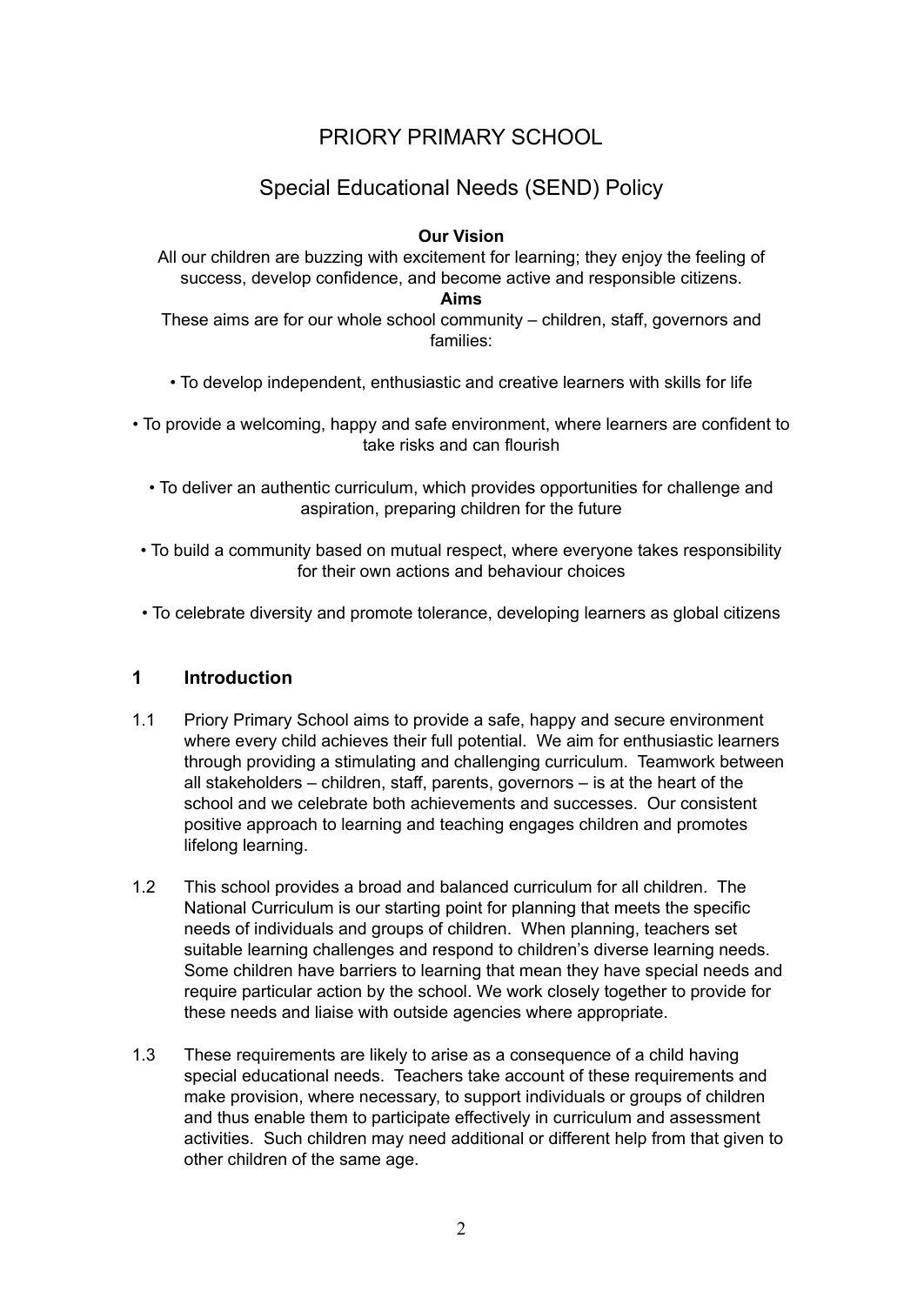1.4 Children may have special educational needs either throughout or at any time during their school career. This policy ensures that curriculum planning and assessment for children with special educational needs takes account of the type and extent of the difficulty experienced by the child.

## **2 Aims and objectives**

- 2.1 The aims of this policy are:
	- to create an environment that meets the special educational needs of each child;
	- to ensure that the special educational needs of children are identified early, clearly assessed and provided for;
	- to make clear the expectations of all partners in the process;
	- to identify the roles and responsibilities of staff in providing for children's special educational needs;
	- to enable all children to have full access to all elements of the school curriculum;
	- to ensure that parents are able to play their part in supporting their child's education;
	- to ensure that our children have a voice in this process.

## **3 Educational inclusion**

- 3.1 In our school we aim to offer excellence and choice to all our children, whatever their ability or needs. We have high expectations of all our children. We aim to achieve this through the removal of barriers to learning and participation. We want all our children to feel that they are a valued part of our school community. Through appropriate curricular provision, we respect the fact that children:
	- have different educational and behavioural needs and aspirations;
	- require different strategies for learning;
	- acquire, assimilate and communicate information at different rates;
	- need a range of different teaching approaches and experiences.
- 3.2 Teachers respond to children's needs by:
	- providing support for children who need help with communication, language, literacy and numeracy.
	- planning to develop children's understanding through the use of all available senses and experiences;
	- planning for children's full participation in learning, and in physical and practical activities;
	- helping children to manage their behaviour and to take part in learning effectively and safely;
	- helping individuals to manage their emotions, particularly trauma or stress, and to take part in learning.

#### **4 Provision**

4.1 Some children with special educational needs may have learning difficulties that call for special provision to be made. All children may have special needs at some time in their lives. Children have a learning difficulty if: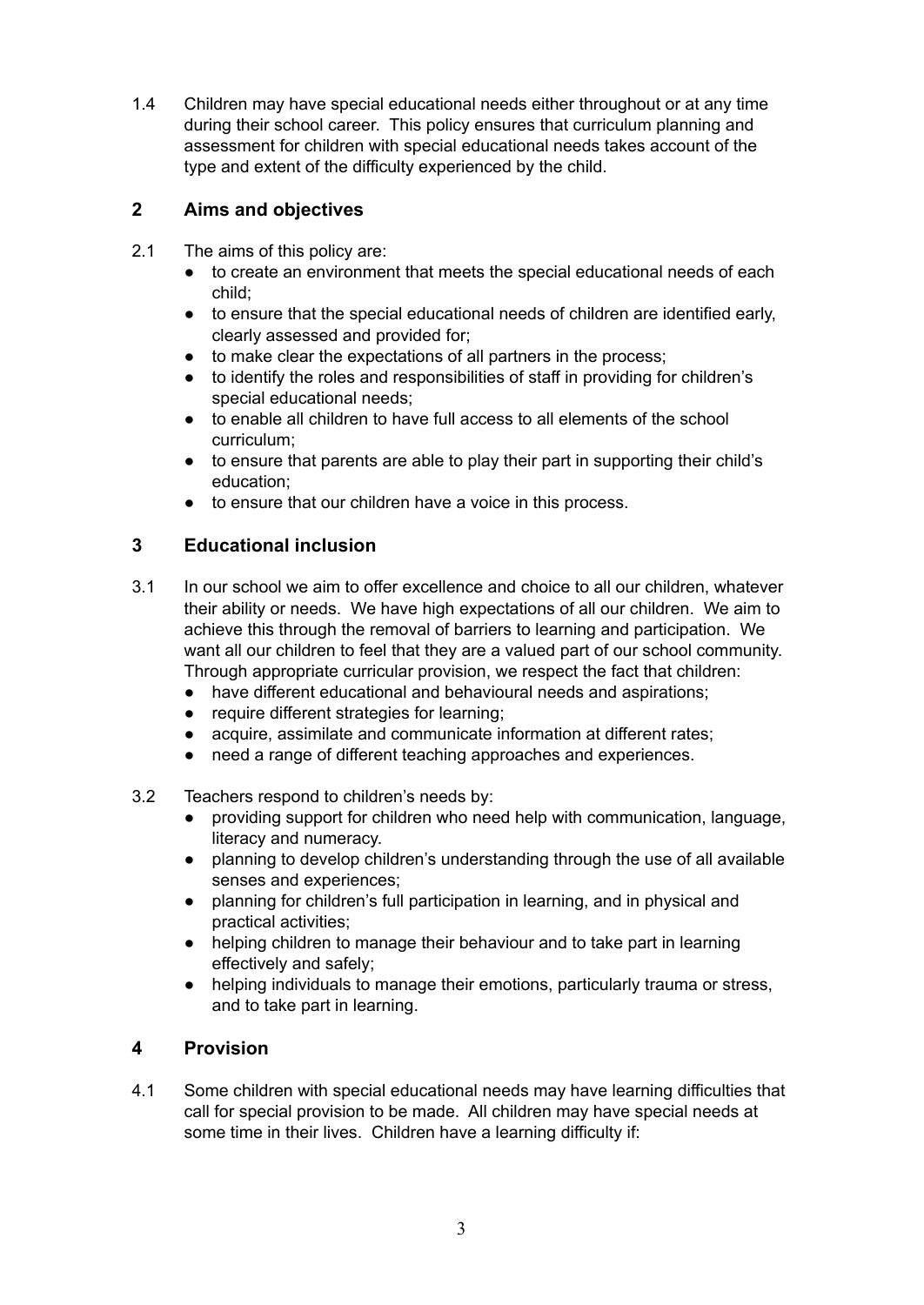- they have significantly greater difficulty in learning than the majority of children of the same age;
- they have a disability which prevents or hinders them from making use of the educational facilities that are provided for children of the same age;
- they are under school age and fall within the definitions above.

At Priory Primary school we understand that though some children may find learning hard, and achieving nationally expected levels a challenge, this does not always mean they have a special educational need.

- 4.2 Many of the children who join our school have already attended an early education setting. In some cases children join us with their needs already assessed. All our children are assessed when they join our school, so that we can build upon their prior learning. We use this information to provide starting points for the development of an appropriate curriculum for all our children.
- 4.3 During SEN reviews teachers discuss all their children with the SENCo and in conjunction with current assessments, children can be identified as '**Cause for Concern'**. This is the first stage in the school process and means that, whilst not receiving additional support, the child's progress / development will be monitored by the class teacher to inform future discussions. It may be appropriate at this stage to arrange additional group support with the aim of addressing any needs so that the child does not need to go on the SEN register at a later date.
- 4.4 If our assessments show that a child may have a learning difficulty, we use a range of strategies that make full use of all available classroom and school resources. The child's class teacher, in conjunction with the SENCo, will offer interventions that are different from or additional to those provided as part of the school's usual working practices. These interventions are meant to be a targeted provision with the aim of boosting accelerated pupil progress. As such, the interventions usually run for between 6-12 weeks before they are reviewed. The class teacher will keep parents informed and draw upon them for additional information if needed.
- 4.5 The Special Educational Needs Coordinator (SENCo), if not already involved, will become involved if the teacher and parents feel that the child would benefit from further support. The SENCo will then take the lead in further assessments of the child's needs. The further interventions which are put in place are usually more personalised to each individual's learning difficulty.
- 4.6 We record the strategies used to support children with special educational needs or disability (SEND) within a Pupil Passport. The Passport will show the short-term targets set for the child and the teaching strategies to be used. It will also indicate the planned outcomes and the date for the plan to be reviewed. In most cases, this review will take place termly. The Passport will give an holistic view of the child, including information from parents/carers, the child and other adults involved in their education. It is a working document which will be amended throughout the year and passed on to the child's next teacher.
- 4.7 If little or no progress is made, the Passport review may identify support is needed from outside services. We will consult parents prior to any support being actioned. In most cases, children will be seen in school by external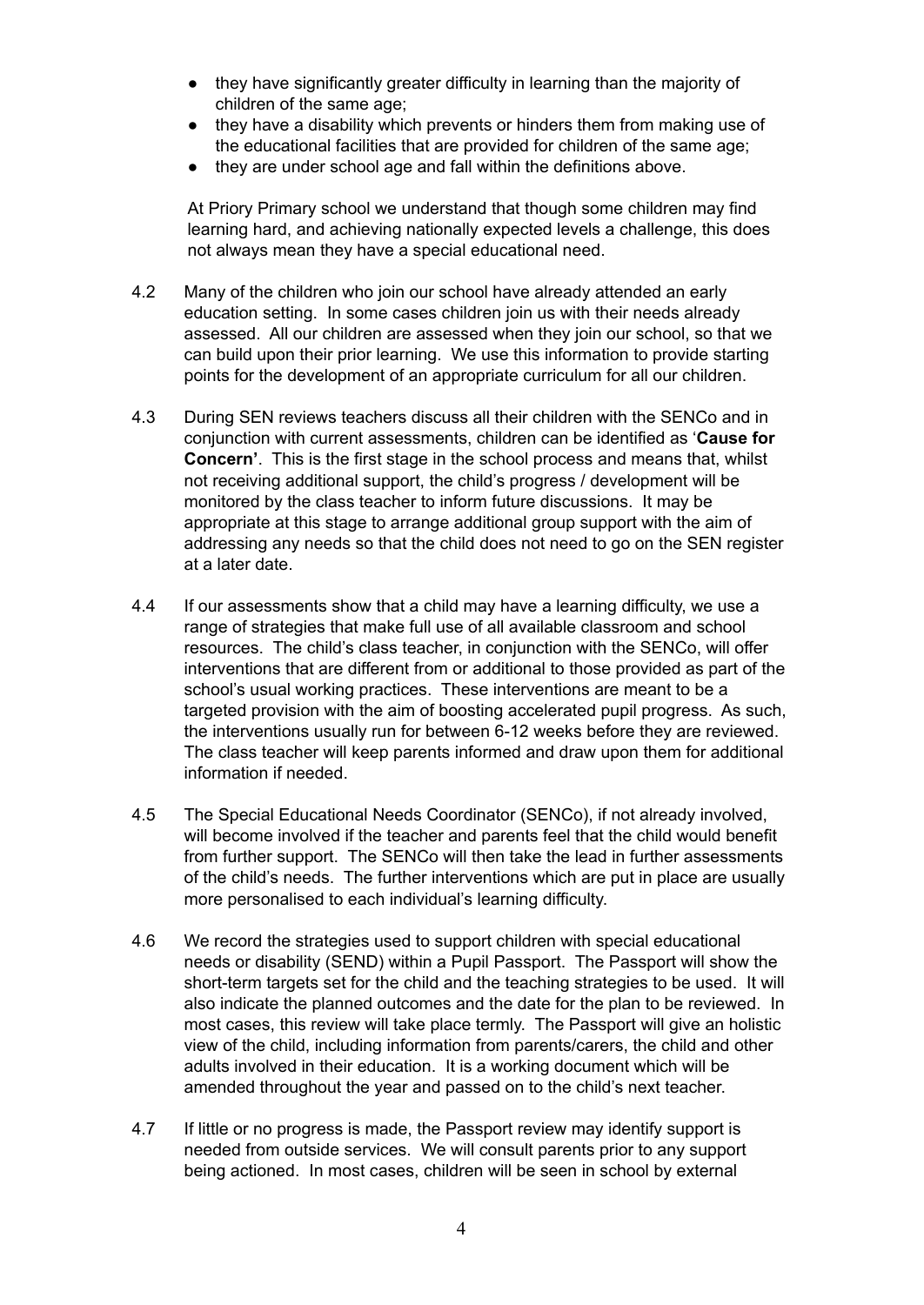support services. This may lead to additional or different strategies to those already in place. External support services will provide information for the academic targets on the child's new Passport. The new strategies within the passport will, wherever possible, be implemented in the child's normal classroom setting.

- 4.8 If the child continues to demonstrate significant cause for concern over time, and the school feels it is appropriate, a request for statutory assessment will be made (An Education Health Care Plan). A range of written evidence about the child will be supplied in support of the request. At this point the school would involve other agencies to gather evidence in support of the application.
- 4.9 **The Orchard** is a specialist provision which meets the individual learning and emotional needs of our most complex children or our vulnerable children. We have a high ratio of adults to children. The curriculum in The Orchard provides small step, achievable goals pertinent to each individual child and meets their emotional, social and learning needs. We endeavour to provide a broad and balanced curriculum to individuals. This provision is overseen by the SENCO and SLT and is included in all monitoring processes.
- 4.9 In our school the SENCo:
	- manages the day-to-day operation of the policy;
	- coordinates the provision for and manages the responses to children's special needs;
	- supports and advises colleagues;
	- oversees the records of all children with special educational needs;
	- acts as the link with parents;
	- acts as link with external agencies and other support agencies;
	- monitors and evaluates the special educational needs provision and reports to the Governing Body;
	- manages a range of resources, human and material, to enable appropriate provision for children with special educational needs;
	- contributes to the professional development of all staff.

#### **5 The role of the governing body**

- 5.1 The Governing Body has due regard to the Code of Practice when carrying out its duties toward all pupils with special educational needs.
- 5.2 The Governing Body does its best to secure the necessary provision for any pupil identified as having special educational needs. The governors ensure that all teachers are aware of the importance of providing for these children. They monitor the academic achievement of this group of children within the termly Curriculum and Standards meetings and have a responsibility for ensuring this group of children make appropriate progress across their school life and the curriculum.
- 5.3 The Governing Body has identified a governor to have specific oversight of the school's provision for pupils with special educational needs. The 'responsible person' in this school is the SENCo, with support from the Head of School. The SENCo ensures that all those who teach a pupil with a statement of special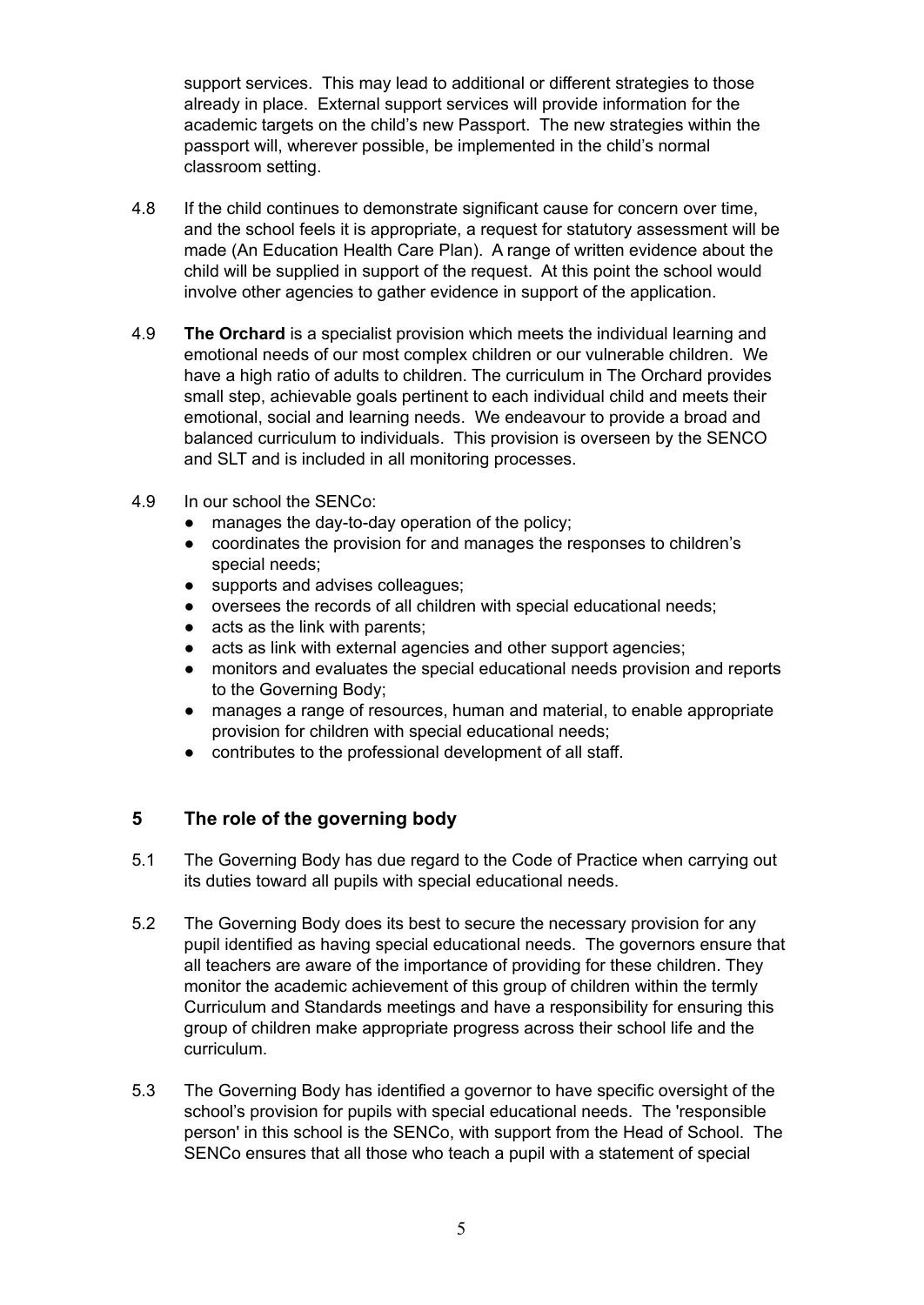educational needs are aware of the nature of the statement. These children can be the focus of work scrutiny and Learning walks during the school year to ensure their progress is monitored regularly.

5.4 The SEN Governor ensures that all governors are aware of the school's SEN provision, including the deployment of funding, equipment and personnel.

#### **6 Allocation of resources**

- 6.1 The SENCo is responsible for the operational management of the specified and agreed resourcing for special needs provision within the school, including the provision for children with statements of special educational needs (EHC plans).
- 6.2 The headteacher informs the Governing Body of how the funding allocated to support special educational needs has been employed.
- 6.3 During the annual review the allocation of funding is decided between all persons involved including children, parent and professionals

#### **7 Assessment**

- 7.1 Early identification is vital. The class teacher informs the parents at the earliest opportunity to alert them to concerns and enlist their active help and participation.
- 7.2 The class teacher and the SENCo assess and monitor the children's progress in line with existing school practices. This is an ongoing process.
- 7.3 The SENCo works closely with parents and teachers to plan an appropriate programme of support.
- 7.4 The assessment of children reflects as far as possible their participation in the whole curriculum of the school. The class teacher and the SENCo can break down the assessment into smaller steps in order to aid progress and provide detailed and accurate indicators.
- 7.5 The school seeks a range of advice including the opinion of the school's educational psychologist, before assessing pupils' requirements for a formal statement against a strict set of criteria. The needs of the child are considered to be paramount in this.

#### **8 Access to the curriculum**

- 8.1 All children have an entitlement to a broad and balanced curriculum, which is differentiated to enable children to:
	- understand the relevance and purpose of learning activities;
	- experience levels of understanding and rates of progress that bring feelings of success and achievement.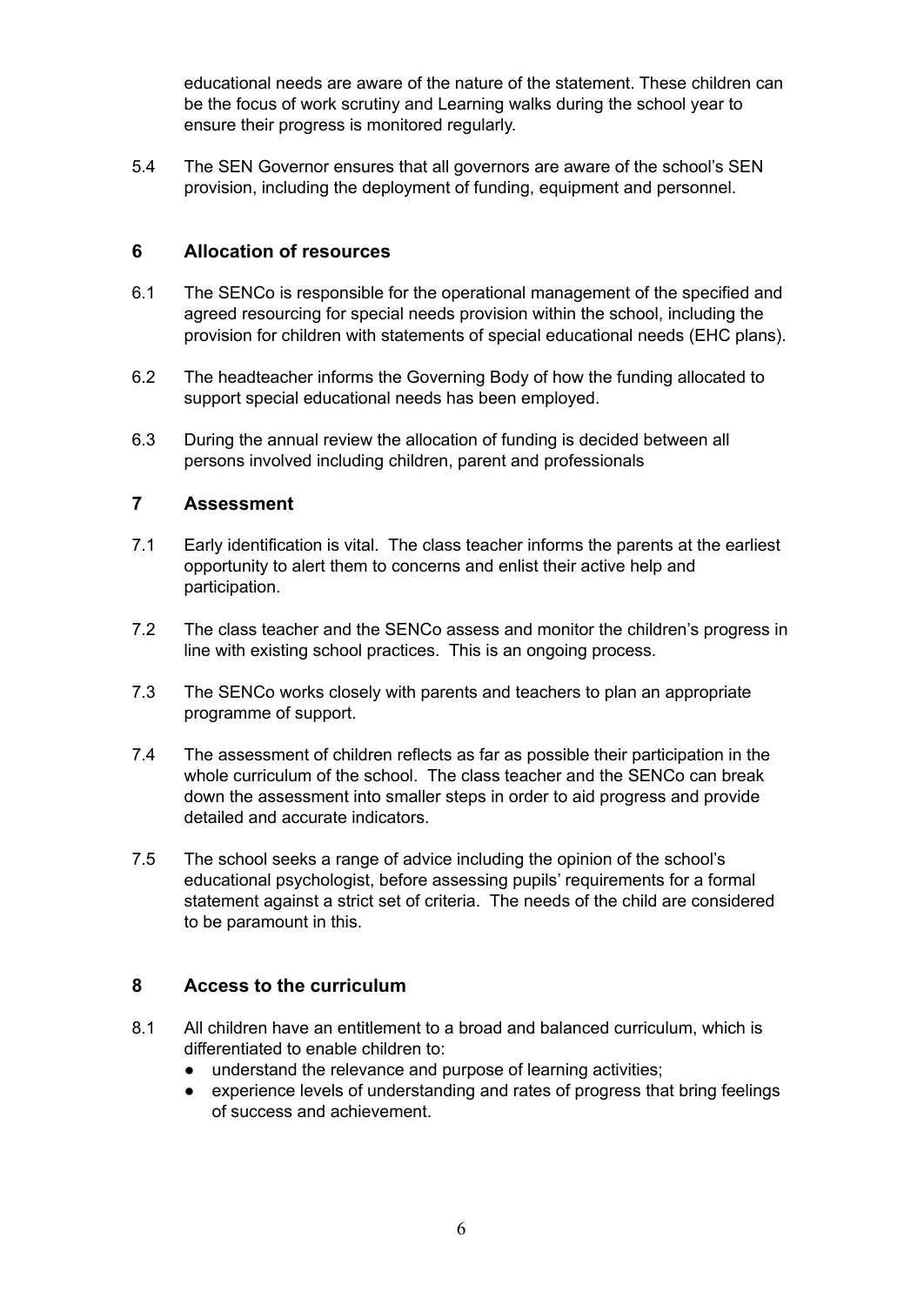- 8.2 Teachers use a range of strategies to meet children's special educational needs. Lessons have clear learning objectives; we differentiate work appropriately, and we use assessment to inform the next stage of learning.
- 8.3 The Pupil Passports, which employ a small-steps approach to academic targets, feature significantly in the provision that we make in the school. By breaking down the existing levels of attainment into finely graded steps and targets, we ensure that children experience success. All children with Special Educational Needs or disability have a Pupil Passport.
- 8.4 We support children in a manner that acknowledges their entitlement to share the same learning experiences that their peers enjoy. Wherever possible, we do not withdraw children from the classroom situation. There are times, though, when to maximise learning, we ask the children to work in small groups, or in a one-to-one situation outside the classroom.
- 8.5 Links with other schools

Children transferring to **secondary** school.

Every effort is made to ensure smooth transfer of children with Special Needs from this school to the secondary schools. Liaison takes place between Special Needs Coordinators of the respective schools. Where children with EHC plans and 1:1 support teaching assistants are involved, an account is taken of their views. Also, any site problems for physically disabled pupils are identified several months before transfer to ensure mechanisms are in place to overcome difficulties before the child transfers. Records are also transferred to ensure a smooth transition.

Children transferring to or from other **primary** schools.

Where transfer between primary schools occurs, liaison takes place between the two schools via the Head teachers and/or the SEN coordinators of the respective schools. Records are transferred including either Passports or individual programmes currently in operation. Again, emphasis is placed on continuity.

#### **9 Partnership with parents**

- 9.1 The school works closely with parents to support those children with special educational needs. We encourage an active partnership through an ongoing dialogue with parents. Parents have much to contribute to our support for children with special educational needs.
- 9.2 Parents are invited to attend the Pupil Passport review meetings to share the progress of their child. We inform the parents of any outside intervention, and we share the process of decision-making by providing clear information relating to the education of children with special educational needs. As a school we follow up any time parents have been unable to attend meetings to ensure that there is every opportunity for us to have a discussion together. We believe parental involvement is essential to successful learning for children and we request regular feedback from parents/carers.